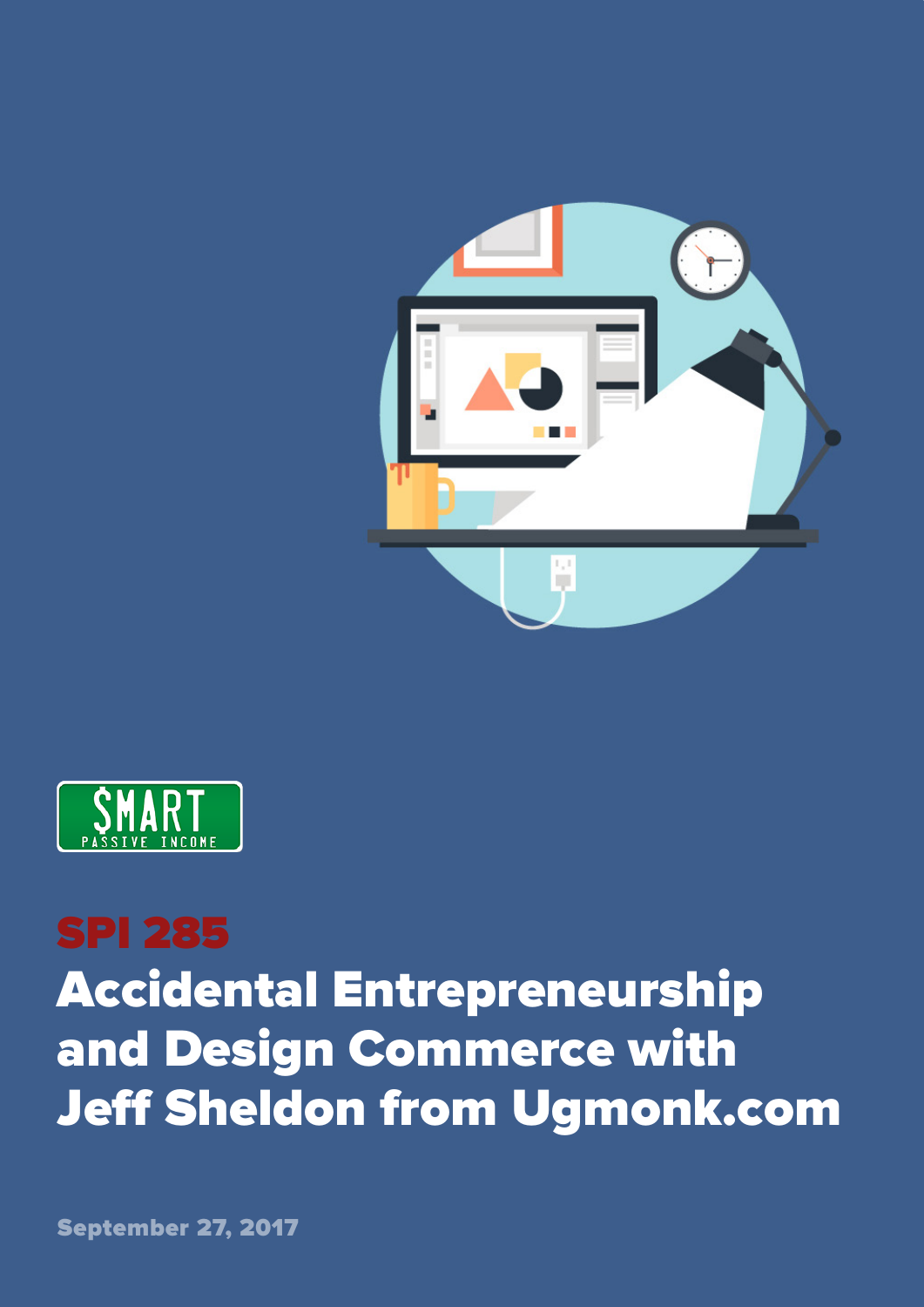

Pat: This is the Smart Passive Income Podcast with Pat Flynn, session number 285. Three, two, one.

Announcer: Welcome to the Smart Passive Income Podcast, where it's all about working hard now so you can sit back and reap the benefits later. Now your host—he drinks his coffee fast because he can't stand it when it cools down—Pat Flynn.

Pat: What's up everybody? Thank you so much for joining me today in this session of the SPI Podcast. Really excited you're here because I'm really excited to introduce to you Jeff Sheldon, the founder of Ugmonk.com. Now, I didn't hear about Jeff until I learned about him through Clay Hebert. Clay was somebody who we featured last week. I asked him, "Hey, who's somebody I should be interviewing related to Kickstarter, who just has an awesome brand, who's really cool, who can probably provide a lot of value to the SPI audience?" He was like, "Oh dude, you've got to interview Jeff Sheldon from Ugmonk." I'm like, "What's Ugmonk?" Clay is like, "Dude, it's this amazing company that has built such a loyal following now, it's doing very well." It started as actually a t-shirt brand. Jeff would incorporate some of his own designs for shirts that he would want to wear. He started selling them online, and then things started to grow from there. He's now added a lot more different kinds of products into his lineup. Recently he came out with a Kickstarter campaign that earned nearly a half million dollars.

> In this episode today, we interview Jeff, we talk about how he built his brand, how he's kept it in a way that he's really happy with as it's continued to grow, all of the ideas and strategies that he's put into place to help it grow and get exposure. And then also, how he's run his Kickstarter campaign and some of the ins and outs of that, things that he learned from a previous one and all that kind of good stuff. A lot of great stuff to take away from this episode. If anything, I hope that Jeff just inspires you to really believe in yourself and what you're up to because he really did and now it's paying off. So, Ugmonk.com, U-G-M-O-N-K dot com. Mind you, I didn't ask him what that meant because on his website he says that that's kind of a secret between he and his family. It's a family-run business,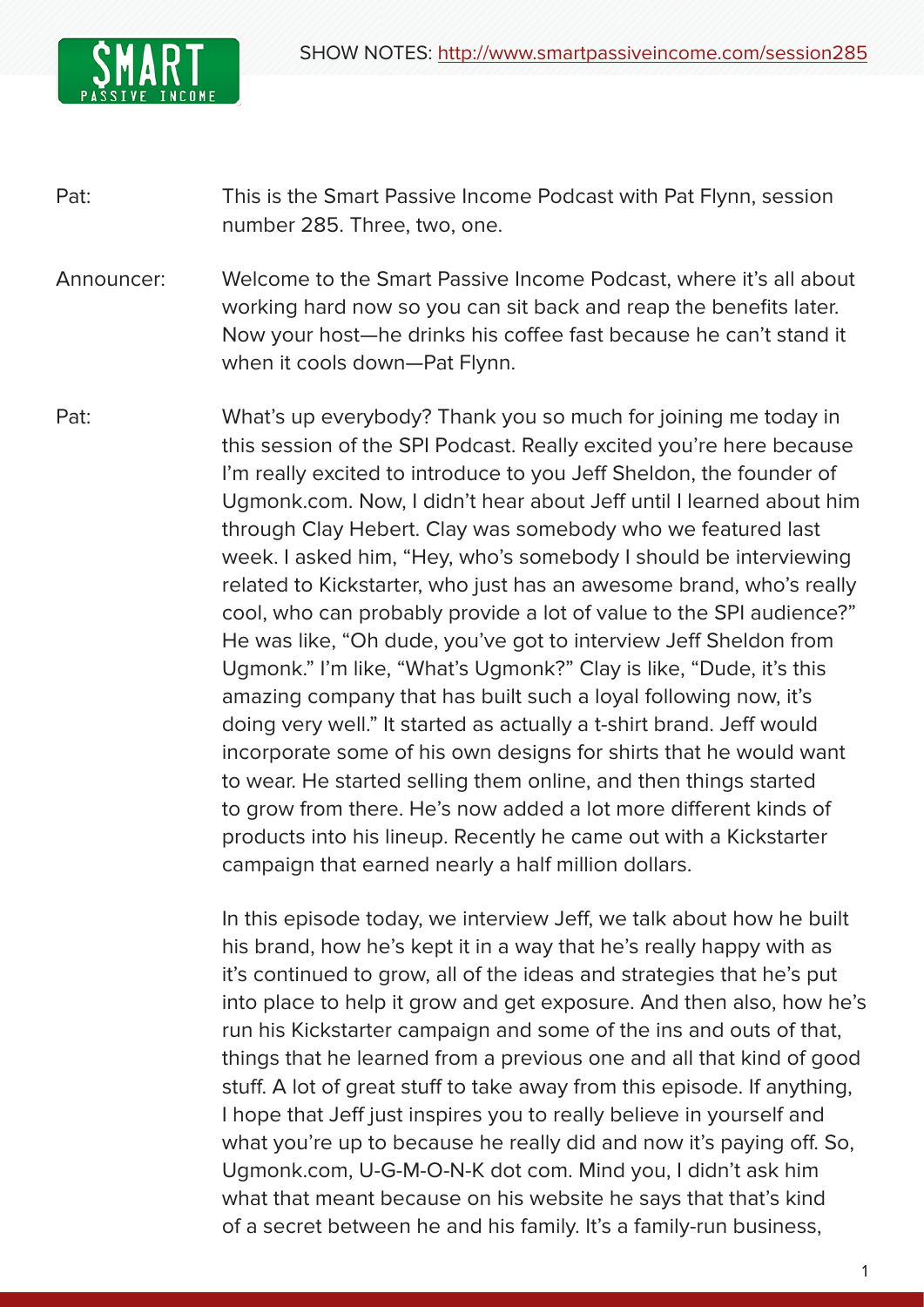

which is really cool too. His mom is a part of it, and we talk about that as well. It's so awesome. I'm a big fan of Jeff and I hope you will become one too. Here's Jeff from Ugmonk.com.

 What's up everybody? I'm so, so thankful and honored to welcome Jeff Sheldon from Ugmonk on the SPI Podcast. Jeff, thank you so much for being here, I appreciate you.

Jeff: Yeah man, it's an honor to be on here. I'm a big fan of what you do.

- Pat: Thank you. Ever since I've gotten introduced to you and what you're up to and Ugmonk.com, now I'm a big fan of yours. I actually just placed an order for something of yours because I'm so in love with what you've created. I'd love to go back to your origin story and how you got started with all this. Was Ugmonk your first foray into business? What were you doing before then?
- Jeff: Yeah. I've been doing design and art pretty much my whole life. Maybe a similar background to you. But it was like . . . I was doing art. I wasn't sure what I wanted to do with it. Got to college, and then I actually studied graphic design. I thought I was going to be an animator and do Pixar stuff, because that's what all of us thought coming up. But I realized that that wasn't super creative and wasn't the . . . I got into graphic design, so I call myself a designer by trade and an entrepreneur by accident, which I'm sure a lot of people can resonate with, because I didn't plan to necessarily turn what I was doing into a business and turn Ugmonk into a full-on lifestyle brand. But design is definitely what I love, and that's where Ugmonk was born out of.
- Pat: Nice. Tell me how you got the idea for it. Where did the idea to do what you do start?
- Jeff: Yeah. I was doing t-shirt design in college and was entering some of these contests, these online contests, Threadless.com. I'm sure a lot of people are familiar with those online sites, where you submit a design, people vote on them and then whoever gets the most, gets the highest score, gets curated by the team, gets their shirt printed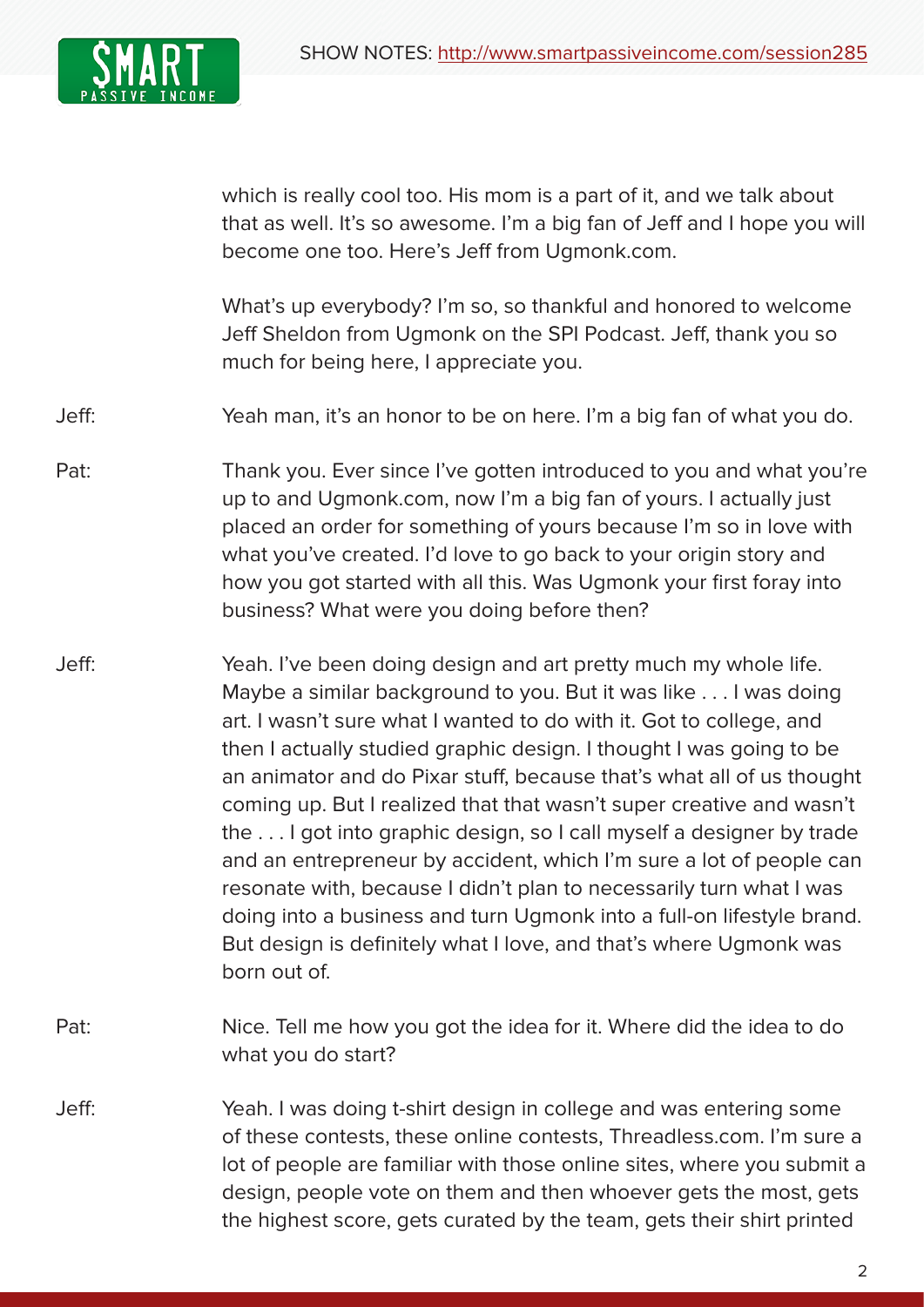

and you win a cash prize. I was doing that in college. First time I ever designed a t-shirt, and I didn't actually win on Threadless but I won on a clone site called Design By Humans. It was incredible because they printed my shirt, I got the physical product. They sent a shirt with the design, really nicely printed. I got a cash prize. It seemed massive at the time. I think it was like four or five hundred dollars. That kind of started me on this journey of wanting to do more t-shirt design. I kept winning a bunch more times on Design By Humans and some other sites. Then I realized, I don't own the artwork of the designs anymore. They get to own it and they get to keep reprinting it, making off me. So I said, in the back of my mind . . . it was literally, this . . . all I thought was, "What if I just design my own shirts, put out my own little e-commerce site instead of doing these contests?" That was the birth of Ugmonk.

Pat: What was that first design, if you don't mind sharing what it was?

Jeff: The first, I started with four designs. They were all typographic and geometric based. Very similar to what I have on the site today, if you go onto my site and browse. Some of the same shirts that I've been selling for all of these eight plus years, which is crazy in the fashion world or design t-shirt apparel world. But they were all based around this minimal, clean typographic style that I really like. I was like, "I would wear this. I bet there's 10 other people in the world that might want this too."

Pat: 10.

- Jeff: I started with those designs. There's obviously more than 10 other people. Now we've sold . . . I've grown the brand slowly over the last eight years, and we ship to 70 countries, over 70 countries, tens of thousands of customers all over the world. It's taken on a life of its own. It's been a crazy, crazy journey.
- Pat: That's so cool. Do you ever run into somebody, on the street or something, who's wearing an Ugmonk shirt? How do you feel if that does happen?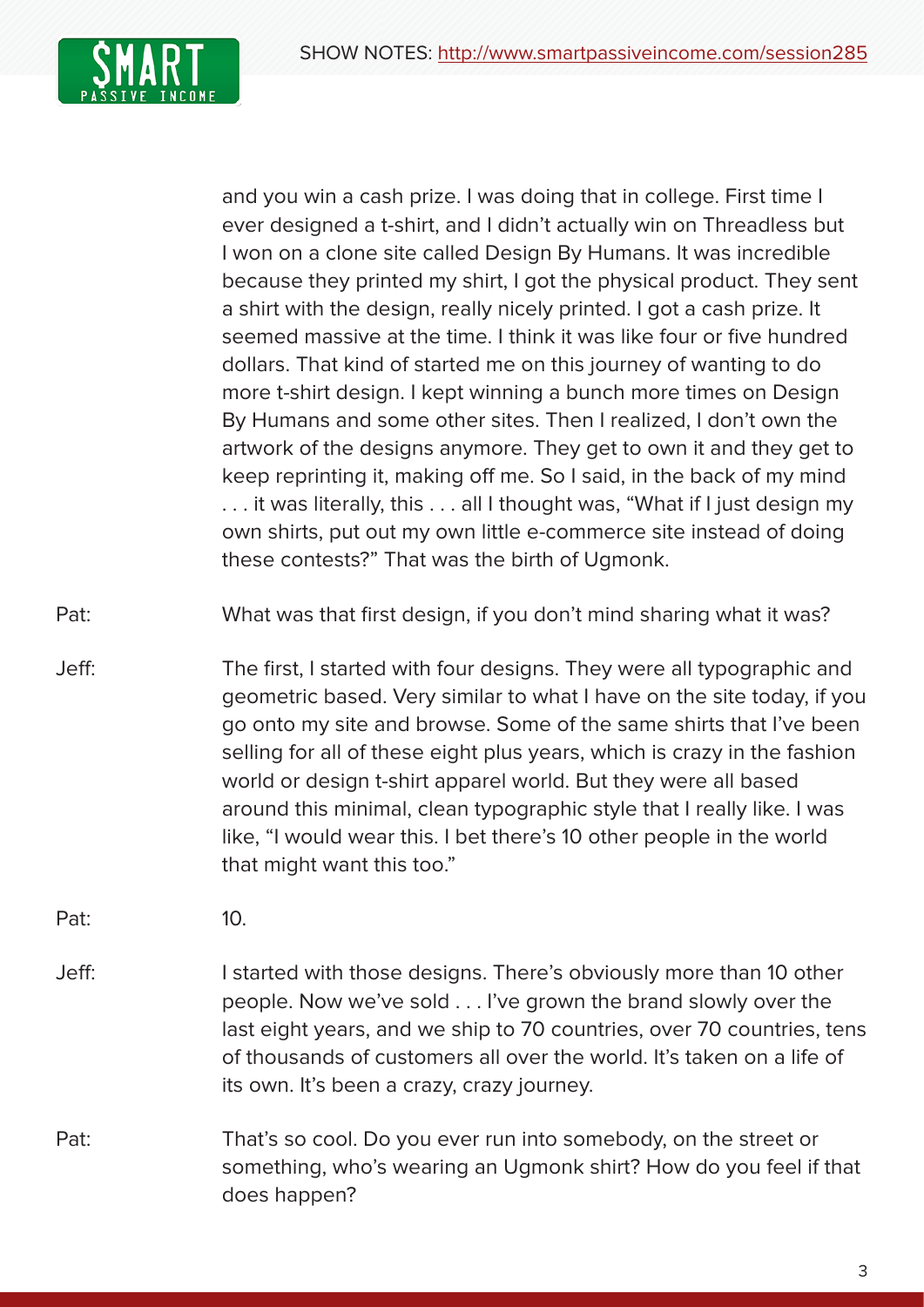

Jeff: Yeah, actually, I have. I've done that. I've seen . . . I've been in New York and different cities and come across people. It's a really wild experience. Most of the time, I don't approach them because it's super awkward, and I'm more of like a . . . I like to see my designs in the wild but I'm not going to go up to the guy and be like, "Hey, nice shirt." But I have friends and people on Twitter and stuff sending me photos all the time. "Hey, I just spotted one on the subway," or, "I just spotted one when I was in Madrid," or, "I was in Germany."

Pat: So cool.

Jeff: That's the craziest part about doing physical products.

- Pat: That's so cool; I love that. Now going back to when you first started. Okay, you're going to put these designs up online—how did you even know how to do that? Did you have experience printing on shirts? Did you have somebody help you with that?
- Jeff: I knew nothing. I knew how to design them. I knew how to use Adobe Illustrator and Photoshop. I had never built a website before, so that's where my brother came in. He's a developer, so he helped me build our first very . . . if we look back at it now, it's pretty embarrassing, but it was like a wood grain background with mock-ups and chunky text. This was 2008. We built a site. We used a service called Big Cartel, which is still around today. Now we're using Shopify, which is Big Cartel on steroids. I built a site. I found a screen printer through these t-shirt forums. This is back when forums were still a thing. I didn't know anything about screen printing or the inks used or the process. I just kind of started talking to people, asking a lot of questions, and then got the first 200 shirts printed. I actually borrowed the money from my dad. I was right out of college. I was like, "I don't want to take my money out of my junior level design salary," and got the first run of shirts printed and hit the ground running.

Pat: What was the investment upfront to get everything up and running?

Jeff: It was about \$2,000 for that run of 200 shirts. There were some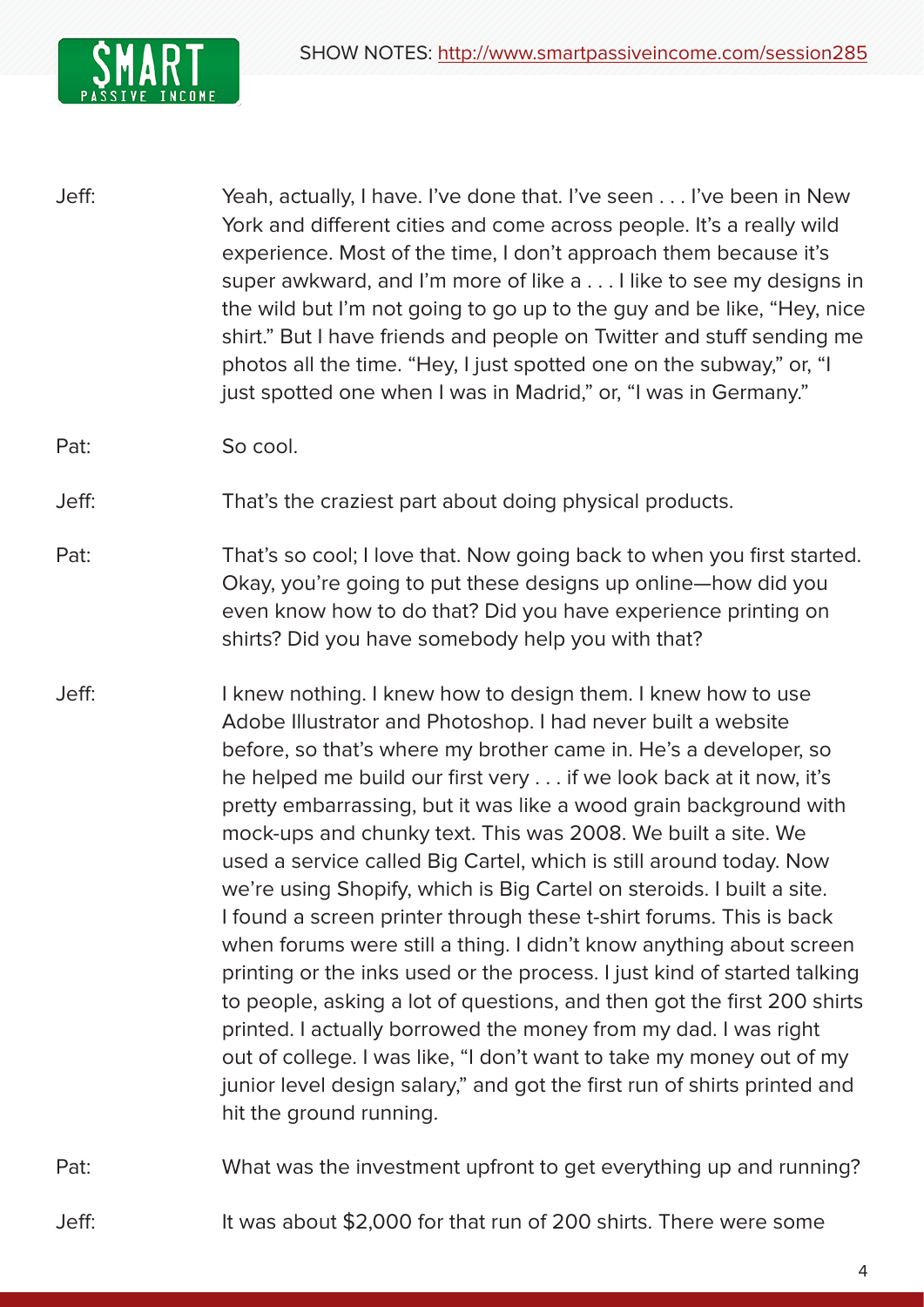

other minimal cost, but one of the biggest savings is that, me being a designer, I didn't have to outsource the design for the product or the website. Then with my brother building it, it was like I had the computer. It's basically just this small subscription cost to get things, domain and hosting, everything.

- Pat: Nice. That must have been really cool to see your designs then online for sale. But I also know a lot of people put the things they design up online for sale, and then it's like crickets, and they have no idea how to get the word out there, how to market it. What was your thought? How did you actually get the word out there about your brand, your online store at that time?
- Jeff: I think the first thing I did was I posted it in that forum, where I was asking people questions, and I used a little bit of the name that I built for myself on these other contest sites and said, "Hey." I could message people that had bought it or something. I told them, "Hey, I'm doing my own thing. Here's what it is." I gave them the URL and literally just sent out emails by hand to everyone I knew, and then also hit up some bloggers. This was back when design blogs were massive, before social media. I don't even know if Twitter was out. I wasn't on Twitter.

I sent emails to people, different typography blogs and t-shirt blogs. I was like, "Hey, this is what I'm doing. If you like it, I'd love to get on your site. If not, that's totally cool." Some of them started posting it and that drove . . . started getting eyeballs from all over the world. The whole blog world and social media has changed a lot, but that was the initial start, was just literally telling one by one.

Pat: That's so cool. I think that with all the tools we have available to us today, we suspect that if you're starting a business, there should be some magical button that you press that sends and spreads the word out to everybody, but honestly with businesses that are starting from scratch today, it's still . . . the same thing works. You've got to hustle, you've got to go out there, you've got to reach individuals and take the time to do that, just like you did. That kind of stuff still works. That's awesome.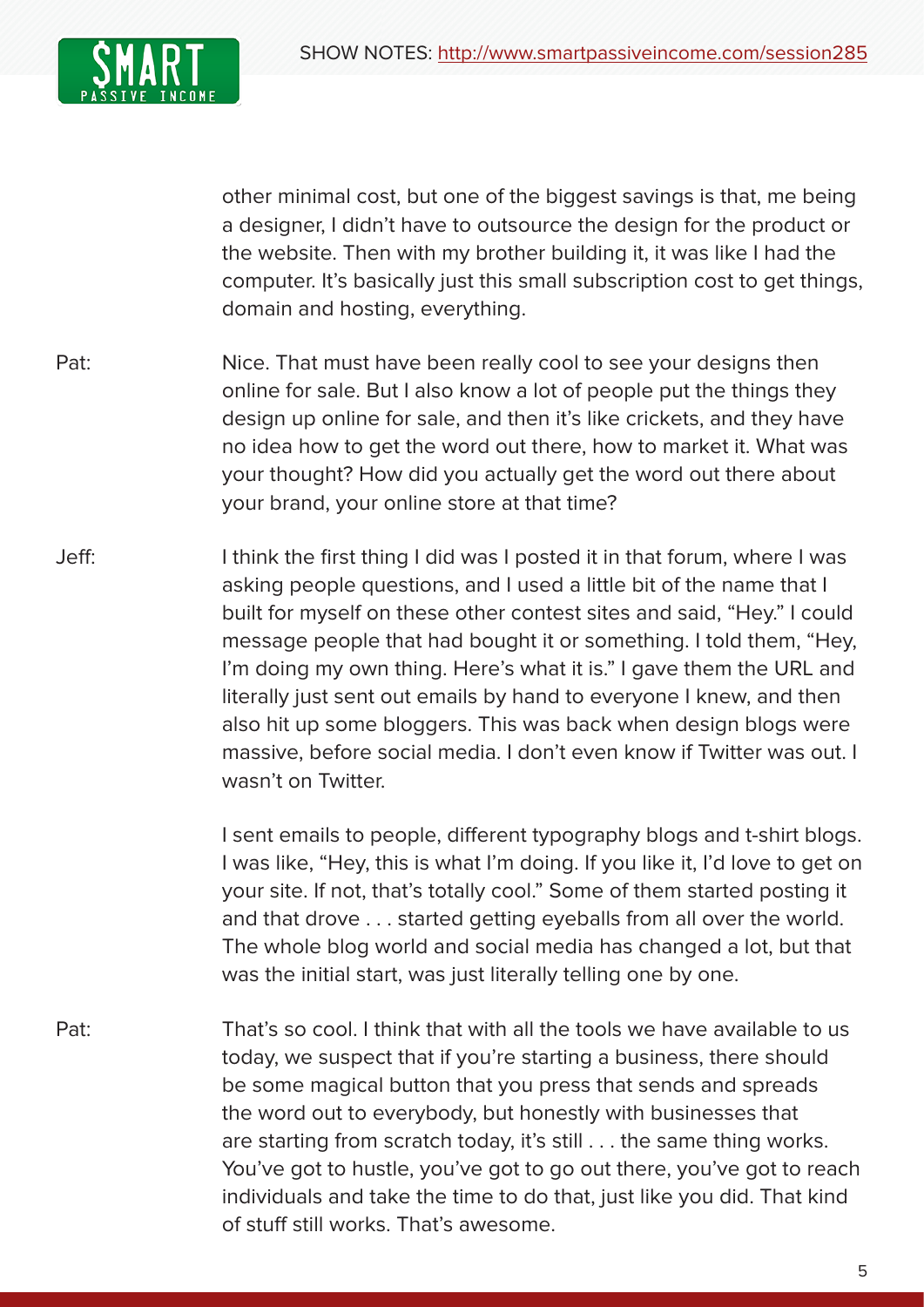

I still want to talk about marketing and stuff in a minute, but what's curious to me is this whole idea of having a physical product that you're selling. I know you had listened to the SPI Podcast at one point in time—you told me that before we recorded, which is super cool. But all my stuff is digital, or, I'm now starting to get into a little bit of the physical world. But for you, it's not like a product and you're selling it online, but you need storage space; you need warehouse space. Tell me what that was like. You bought all these shirts. Where did you put them? How did you deal with shipping and handling when somebody placed an order?

Jeff: In the beginning, that's one of the biggest things I underestimated, was what do I actually do when four giant boxes of shirts show up? Then I'm like, "How am I going to send this? I guess I need to buy some sort of mailer. How am I going to print the labels? I guess I need a better printer." Right off the bat, you can tell how much I didn't think through things. Which I would actually say, to some extent, was helpful, because if I'd launched this as a startup or as something that I was trying to turn into my full-time job, I would have gotten way in over my head as far as how much money I invested in equipment and planned for it to be this big business someday.

> It was completely the opposite. I was literally just making it up as I go and figuring out, "How do I send something internationally?" We were writing out customs forms by hand. My wife and I were newly married, I had just started at my full time job, and then during the evenings and weekends we would sit there and literally fold up the shirts and pack each one by hand. We had boxes in our little onebedroom apartment, which it slowly started to become more and more in all of the rooms, except for, like, I think they were not in the kitchen, not in the bathroom. Every other room, every other space had boxes in the corner, stacked high. Which is kind of funny to look back at.

Pat: That's really cool. Now, in the moment of shipping something, tell me what was the process like back then and how you've been able to refine that. Somebody places an order. What was the journey like for you to get that out the door?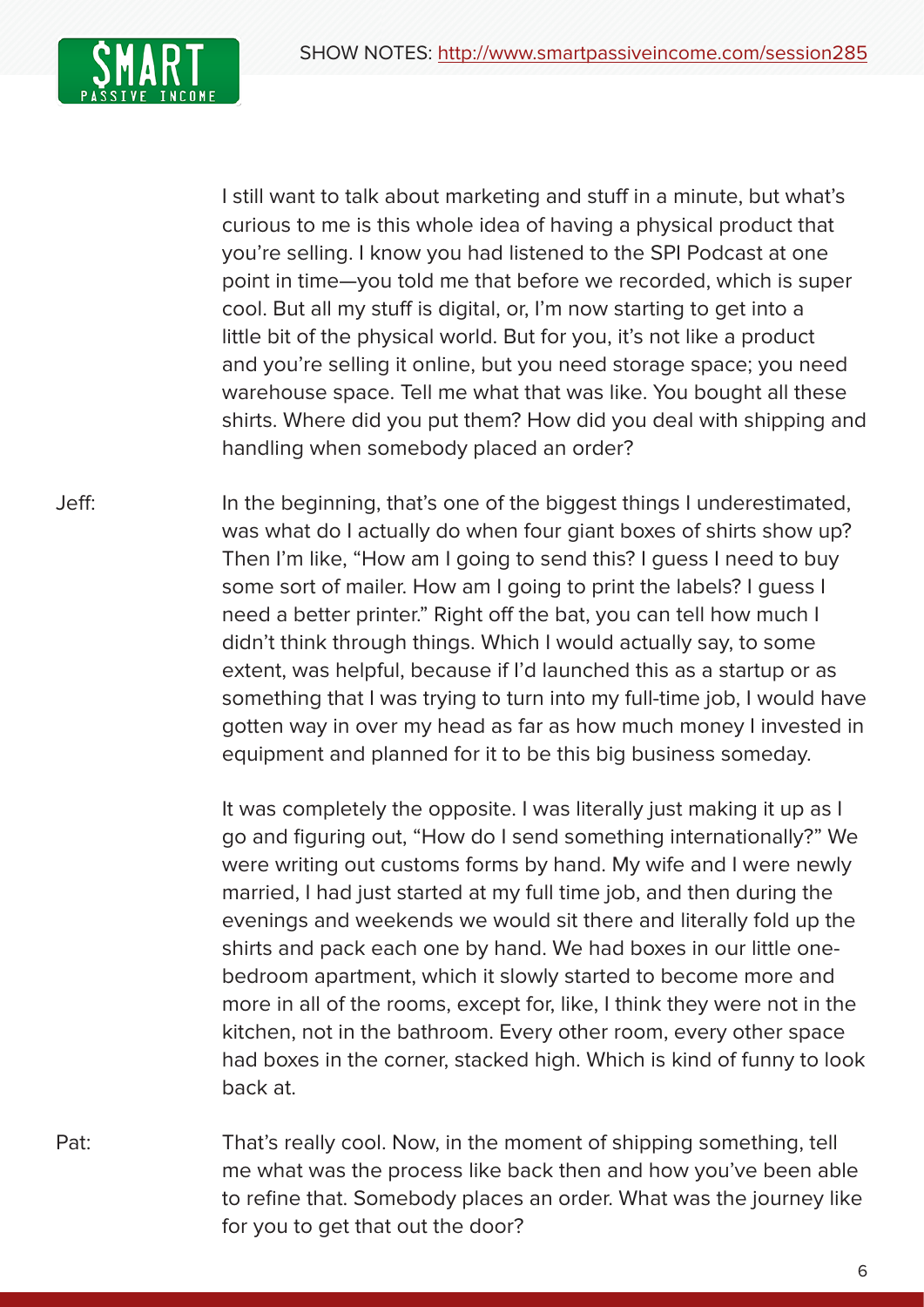

Jeff: Back when we started, I was doing . . . I think I was actually taking them all to the post office, standing in line and paying for them there, because I literally was like, "I don't know, is there an app to do this?" Was there even anything . . .? Then I quickly realized, you could do it through PayPal, and then after that a bunch of years ago, we switched to a program called ShipStation. That was an absolute lifesaver. ShipStation—and this is not, like, an endorsed . . . I don't get paid anything for saying this. They basically tie into Shopify or a lot of e-commerce platforms, take all the order data and automate the whole process, including the customs, international customs stuff, the weights, the prepaid postage, everything. You literally just have to go down and check a box and make sure the weight's right to click print. You can dash process things. Now we're way, way faster. It's a much more well-oiled machine. But again, it was just learning and looking for things. ShipStation, I'm not even sure if they were out in the beginning. We've kind of grown and still continue to refine those processes.

- Pat: That's cool. ShipStation has been mentioned. I think it was on this podcast or maybe my other show, AskPat. A lot of people who have ... They were coming on as the sponsor, and a lot of people who actually started to use that as a result of the sponsorship has just been saying amazing things about it. I know that that's true. It's really helpful when you're shipping out physical items. When you say "we," who are you speaking about in your business?
- Jeff: Sure. We're a really small team, and people might get the impression that we're a lot larger than we are, and that's fine because of the way that our website, everything presents itself, and the way that I've designed it. But I hope that my personality and the smallness of it also comes through. It's me. I run most of the day to day, everything from designing to photography to creative advertising, everything. Then my brother is a business partner, and he helps with a lot of strategy, a really good sounding board for me to bounce things off of. Then my wife helps out in a bunch of different capacities. Like I said, she used to help literally fold and bag every shirt. She's always been there, helping in all sorts of different ways. Then my mom is an employee who actually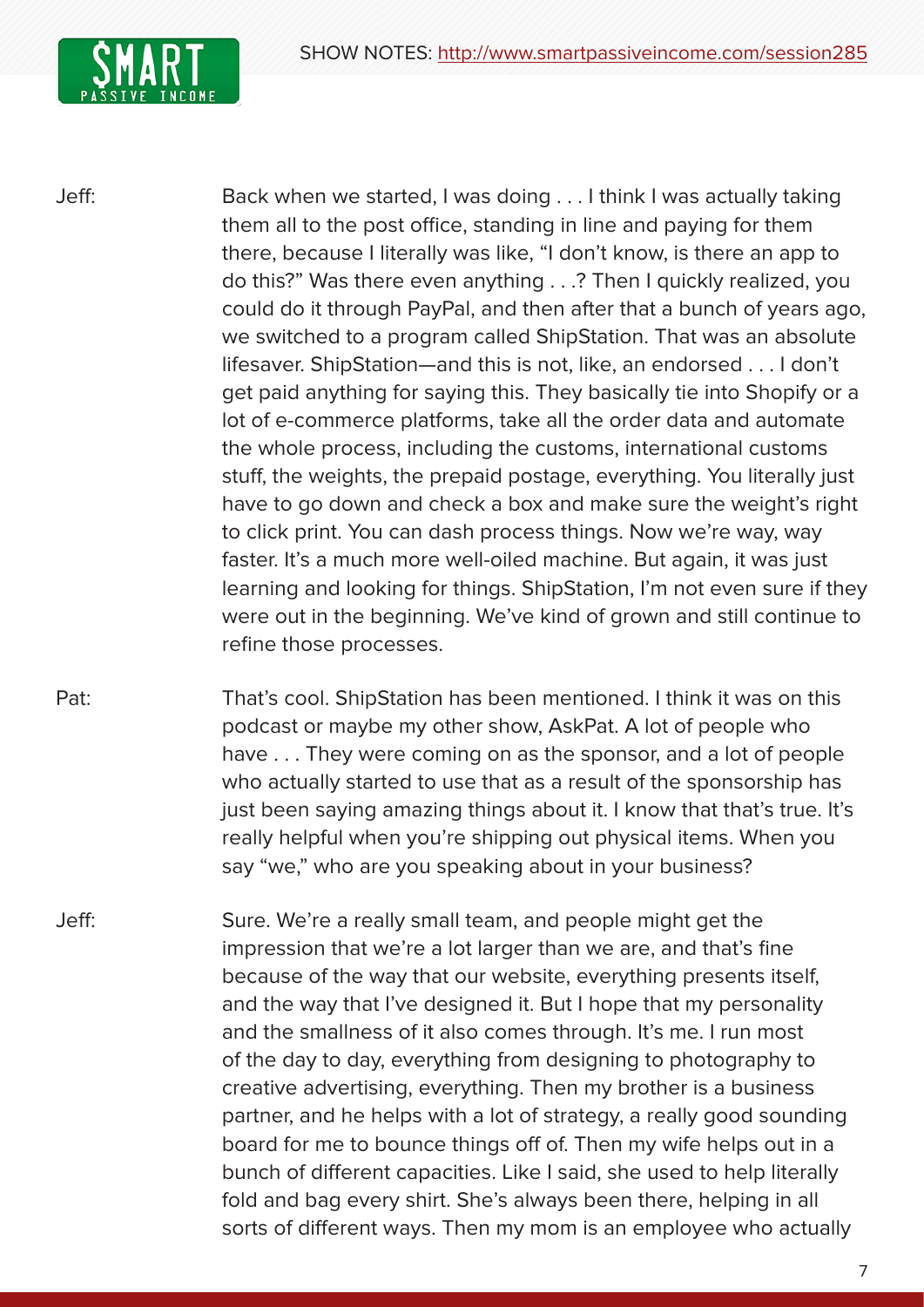

manages all the fulfillment and shipping. Every single order that comes in right now, actually, she's the one packaging and shipping that out, and then we bring in part-time help as well just to help during the busy times and during sales. Then my sister-in-law handles customer service. It's a true family business. Everything else is just contracted out. I work with a lot of small shops, different photographers or screen printers or leather good makers. That's the core of the Ugmonk team.

Pat: That's so cool. Your mom, Mrs. Sheldon is it?

Jeff: Yeah.

- Pat: Dude, so you can say like, "Guys if you have any problems, just talk to my mom."
- Jeff: Yeah, totally.
- Pat: That's so awesome. I love that.
- Jeff: Yeah, it's worked out really well. I'll interject one thing: A lot of people are like, "I can't believe you work with your family. Doesn't that create tension? That would be crazy, I would never work with family." I think it's just different for different people. Our family just gets along, and we work well together. There's not a lot of conflict when it comes to business and that kind of thing. But I would also tell people, if you know there's going to be conflict, or you know that you don't work well with your siblings or your parents, then don't try and force the issue. It's better to leave family and business separate.
- Pat: Yeah, that's awesome. Thank you for interjecting with that. Okay, t-shirts—that's how it started. What was the next product after t-shirts?
- Jeff: I started doing screen printed posters, which was basically the same designs just on posters, which was a really easy transition because I was working with the same screen printer, one-color designs, just picking out paper stock and things like that. That was the next step, and then I started getting some leather journals, the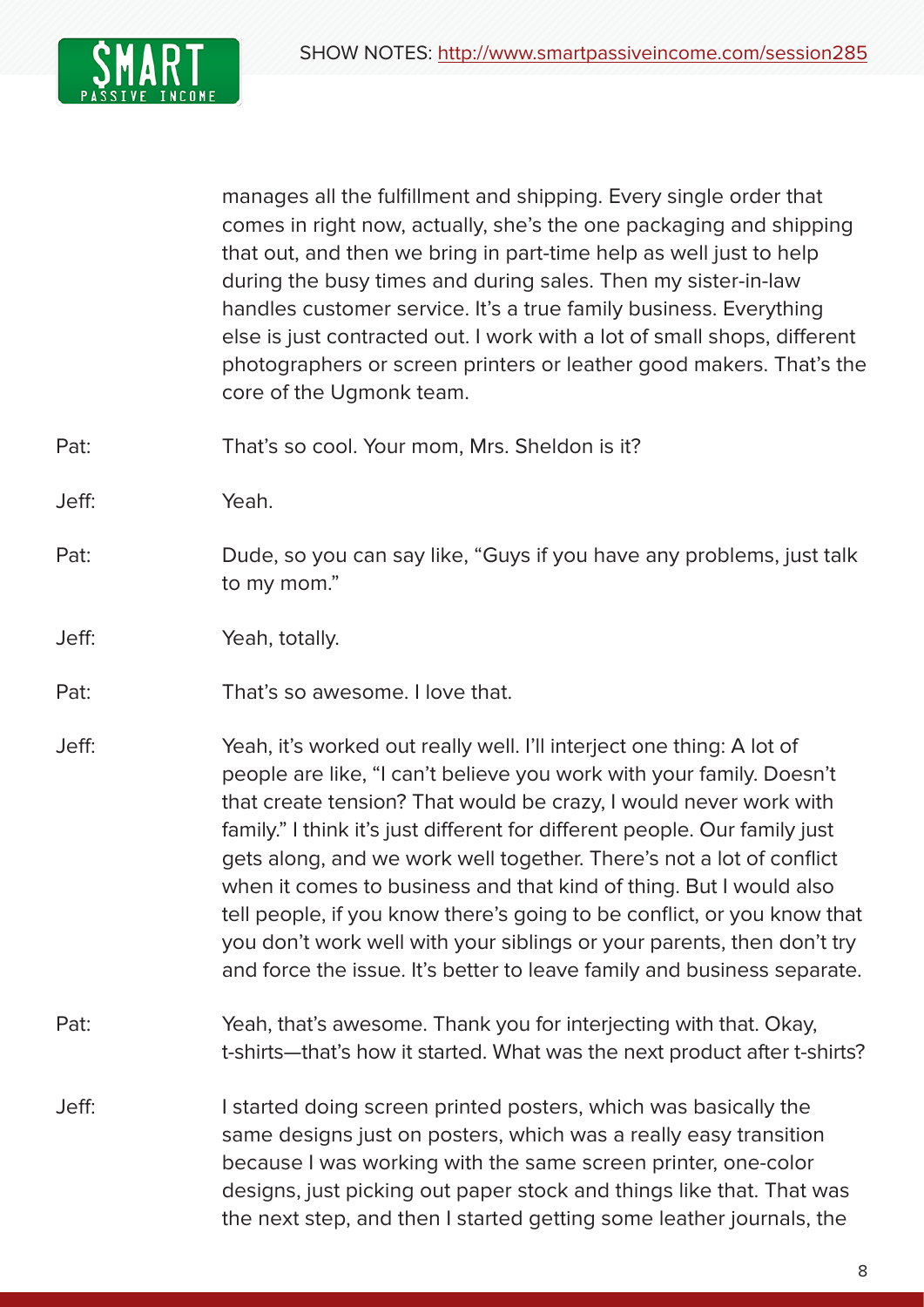

leather sketchbooks. That led into the leather mouse pads, which led into a bunch of other things, wallets and messenger bags. It was not necessarily the path you would see a t-shirt company normally go, going from t-shirts to leather goods. It was a weird jump, but it was all . . . Ugmonk has always been about creating products that I personally wanted and wanted to use, so I was like, "I really want a nice leather sketchbook," and I made that transition. Now we've gone all the way to the Kickstarter that I just launched, called Gather, which is more of a desk organizer and productivity space that I'm getting into.

Pat: Yeah. Gather is the product that I, right before this call, I purchased because I was doing research and I was like, "Dude, I need that." We'll talk more about that and what it is and the Kickstarter campaign in just moment. When you think back in your journey since you started, were there any moments that you remember that were big moments in the life path of the business and spreading the word out there? Or was it just a steady growth this whole time?

Jeff: I'd say more of a steady growth. That's not as exciting or glamorous to talk about, but if you were to look at the growth curve, it hasn't been any type of hockey stick or overnight thing, where we got mentioned on Oprah's favorite things or somebody in a popular band wore one of the shirts, which . . . people have worn shirts and there's been things that have been cool. The biggest thing that really picked up the pace was early on, the, "And then I woke up," t-shirt. It's a gray shirt with a big black ampersand and on the bottom of the ampersand it says, "Then I woke up."

> That shirt got picked up on multiple larger design blogs and started bringing eyeballs from all over the place that people had never heard about Ugmonk. I'm not talking thousands of orders—it was probably like 70 shirts or 100 shirts that we sold in a few days, which was completely . . . that was massive compared to what we were doing. But that was kind of like . . . I didn't expect that many people to be interested in what I was doing, and people were asking when the next shirts were going to come out. When can I do new colors? That was the first real big moment I think for me.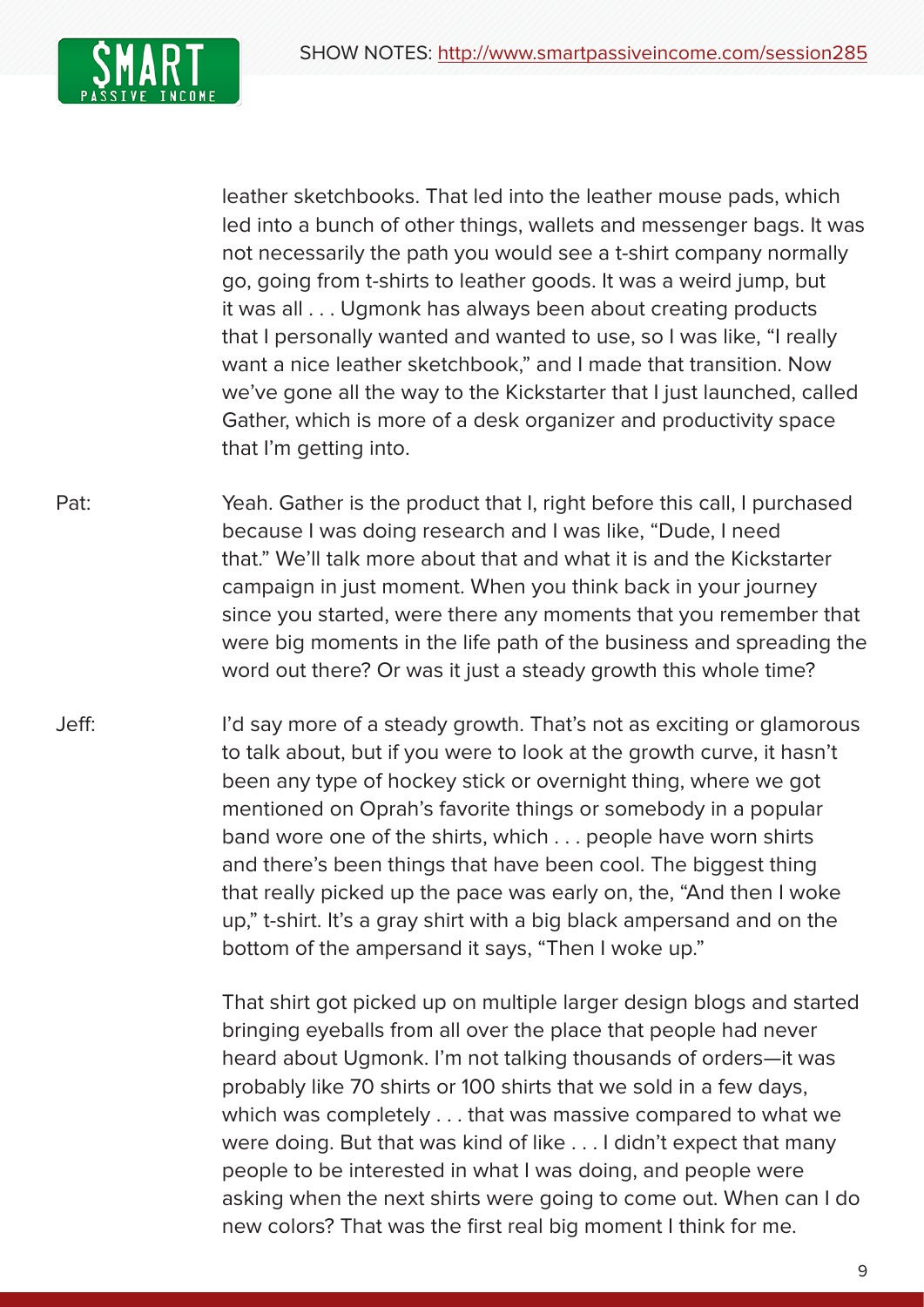

Pat: That's really cool. What do you think it was about that shirt in particular, the "And then I woke up" shirt?

- Jeff: I would love to say I have a formula for why the most popular shirts are the most popular, but honestly, as the designer, I even can't figure it out. The most popular shirt of all time that we sell is called mountains. It's literally two overlapping triangles, a red and a blue triangle. I've done other colorways that create a smaller white triangle. But that shirt has outsold every other shirt by far. I can't tell you that it's the golden ratio or it has some deep meaning behind it, or whatever, but something about it resonates with people. They tell me, "You know, that's the shirt I slip in my suitcase when I'm traveling. I love wearing it. It doesn't have a big logo, it's not branded, but it feels like I can wear it out anywhere for any occasion." I'm constantly trying to figure out, what did I do there that I can do again that attracts people? But I think it's just something about the design and the style that resonates. It's such a subjective thing.
- Pat: That's super cool. Congrats on that, and I am sure there are going to be many more designs that you create that are going to baffle you in terms of, "Why is this one successful?" I can't wait to see those. You had mentioned having conversations with your customers. Do you prioritize that? If so, how do you actually communicate with them? Do you value the community that you built?
- Jeff: Yeah, definitely. That's a huge part of what Ugmonk is, and I think what I can attribute some of my success to is, I've been very open and transparent, ever since the beginning, to pull back the curtain and talk to people. I get emails, as I'm sure you do, every single week, and it's hard to keep up with all of them. But people are asking for advice or asking for a critique on their design or just giving me feedback on what other products they'd like to see. Through Twitter, Instagram, and my email list, I've tried to keep that door open and be really personal with all my customers. Even when we send out our emails, it's literally me. I'm typing the email and I'm sending it from Jeff, not like this corporate Ugmonk team or anything. I'm sharing things that I like, other products that aren't even Ugmonk products. I'm sharing the process of how I do things.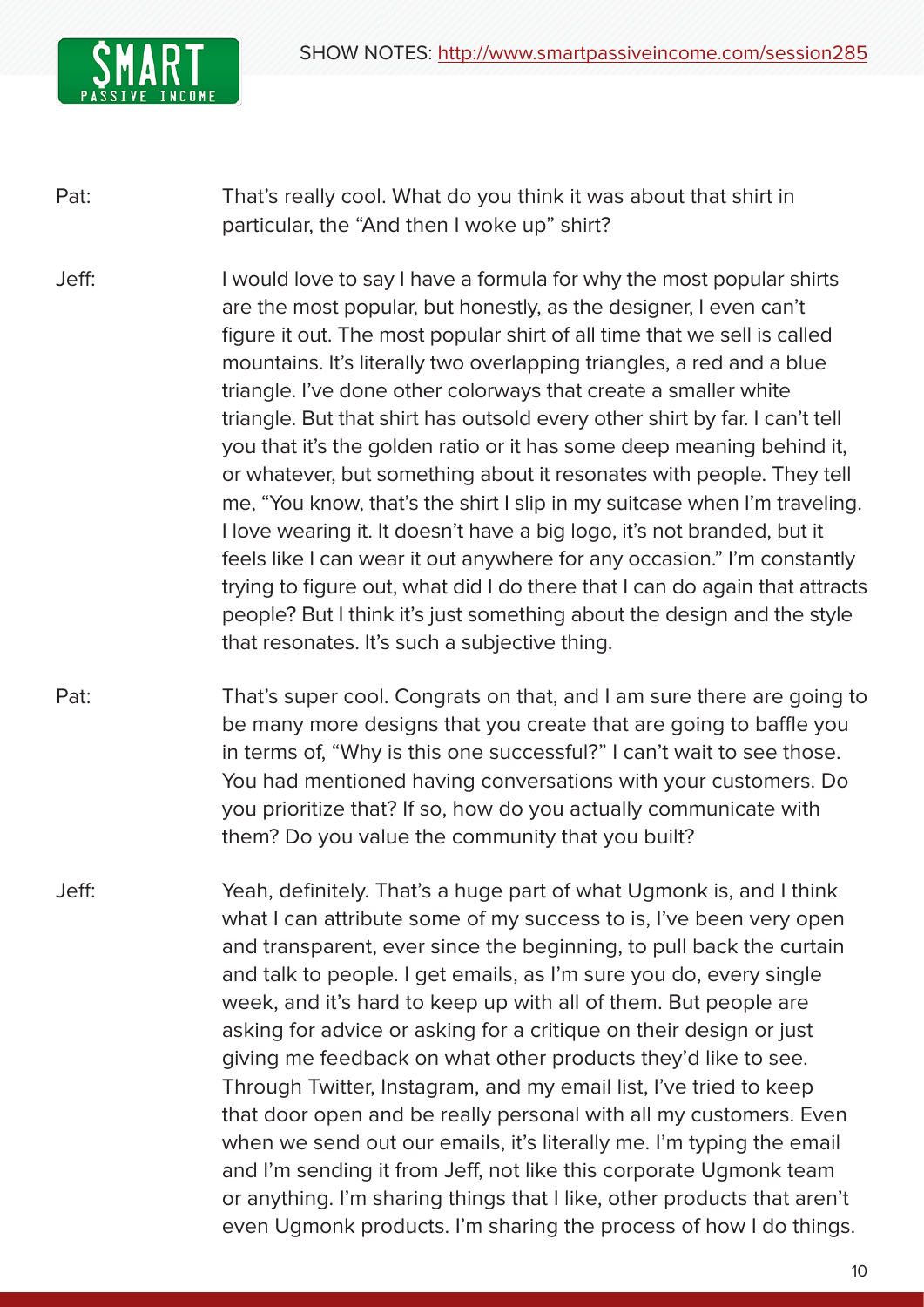

I'm going to a whole post about how I launched this Kickstarter, very similar to, I think, your whole model of you've been really open and transparent. People respond really, really well to that, and knowing that it's just you on the other side, or me on the other side.

- Pat: Totally. That's really cool. What advice would you have for ... because you had mentioned some people actually reach out to you for advice, and so I'm going to ask you, so maybe this will cut out some of the emails that might come your way after this. But anyway, for a person listening on the other end right now, they're a designer. Maybe it's t-shirts, maybe it's website design or something else. What's one piece of advice you have for them to help with advancing their career and sticking with their true design heart?
- Jeff: Man, that's tough. I think I would say, one, make sure that you're designing things that you personally like. There's client work, which is important to design—meet the client's expectations and, obviously, deliver what they want. But if you're only designing things that other people are dictating, it runs you dry really fast, and you get really frustrated. If you're doing client work or you're doing something for a larger company, make sure you're carving out time on the side to experiment and create the things that you're . . . like, "I would love to have this app," or, "I would love to have this sketchbook or this t-shirt."
	- Make sure that that part of your life doesn't get crushed because of the client relationship side of things. Also, don't be afraid to put things out there and ask for feedback, even if it doesn't feel like your best thing ever. I think there's an aspect of self-promotion that I resisted for a long time but I realized was necessary. Not that everything I put out is 100% perfect, is the best thing ever, but I had to get over that hurdle of, "I don't want to show this to anyone because it doesn't really look 100% yet." I would encourage people to start posting stuff, whether it's even on Instagram or just something really, really easy. Start getting feedback and start connecting with people about it. Don't hold it secret forever.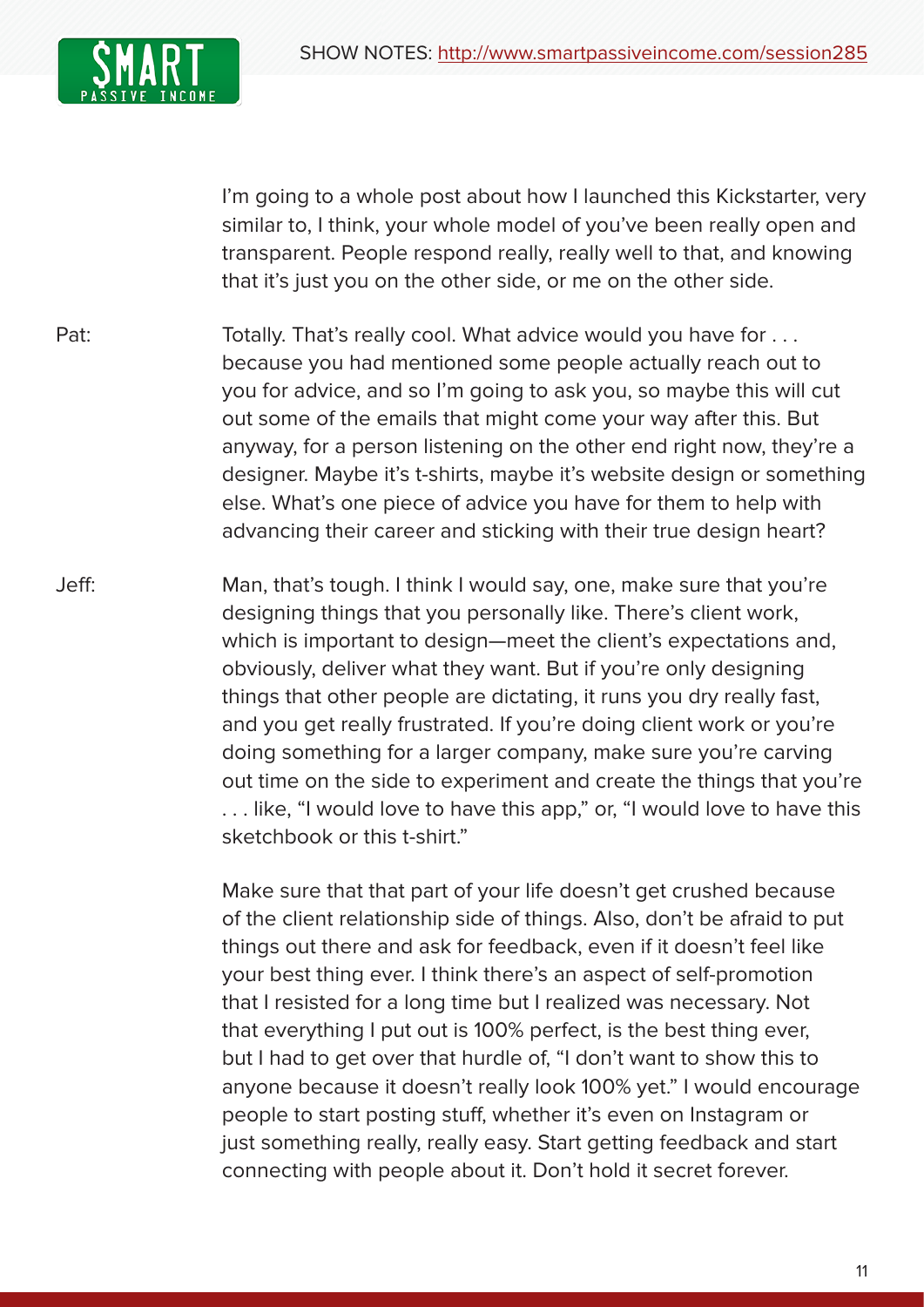

Pat: Why do you think you were so hesitant to ask for that feedback in the beginning?

- Jeff: I think the internet has opened us, has exposed us to so much. There are so many better designers than me. There's 15 yearolds that could probably school me in Photoshop or designing a website. It's intimidating because we're around all these people. We're in tune with what's out there. You scroll through any of these inspiration sites, and it's almost like, "Why do I even try?" But at the same time, if those people never tried, that could have been the one thing that they got noticed for and they've done 100 other things. I feel like it's important to at least show people what you're doing, because that's the only way you'll grow, instead of hiding in your corner and messing around, designing 14 versions of your website, never showing it to anyone.
- Pat: It's so smart and so true. If somebody was listening to this and they are more of an introvert, and they're just not good around people, they might think that. I know I'm that way. I'm naturally an introvert too. I have learned over time the importance of going out there and getting uncomfortable a little bit. I think you even have a shirt that says like, "Get uncomfortable."
- Jeff: Yeah, exactly.
- Pat: What would you recommend for that introvert? First of all, would you consider yourself an introvert?
- Jeff: Yeah, definitely. I'm better when I'm alone in my office, it's quiet, I'm working. I get charged up by just sitting here, being in that kind of solitude state. It might sound a little odd, but I don't naturally just want to go out and tell people what I do. I don't even like to introduce myself as, "Oh yeah, I run this company and this is all the products and the success I've had." It feels awkward just because I'm not that type of personality. But the internet and the way that we can communicate with people has actually made that a whole lot easier. I don't have to be screaming from the rooftops about what I do. I can just have people opt-in that are interested, and then I can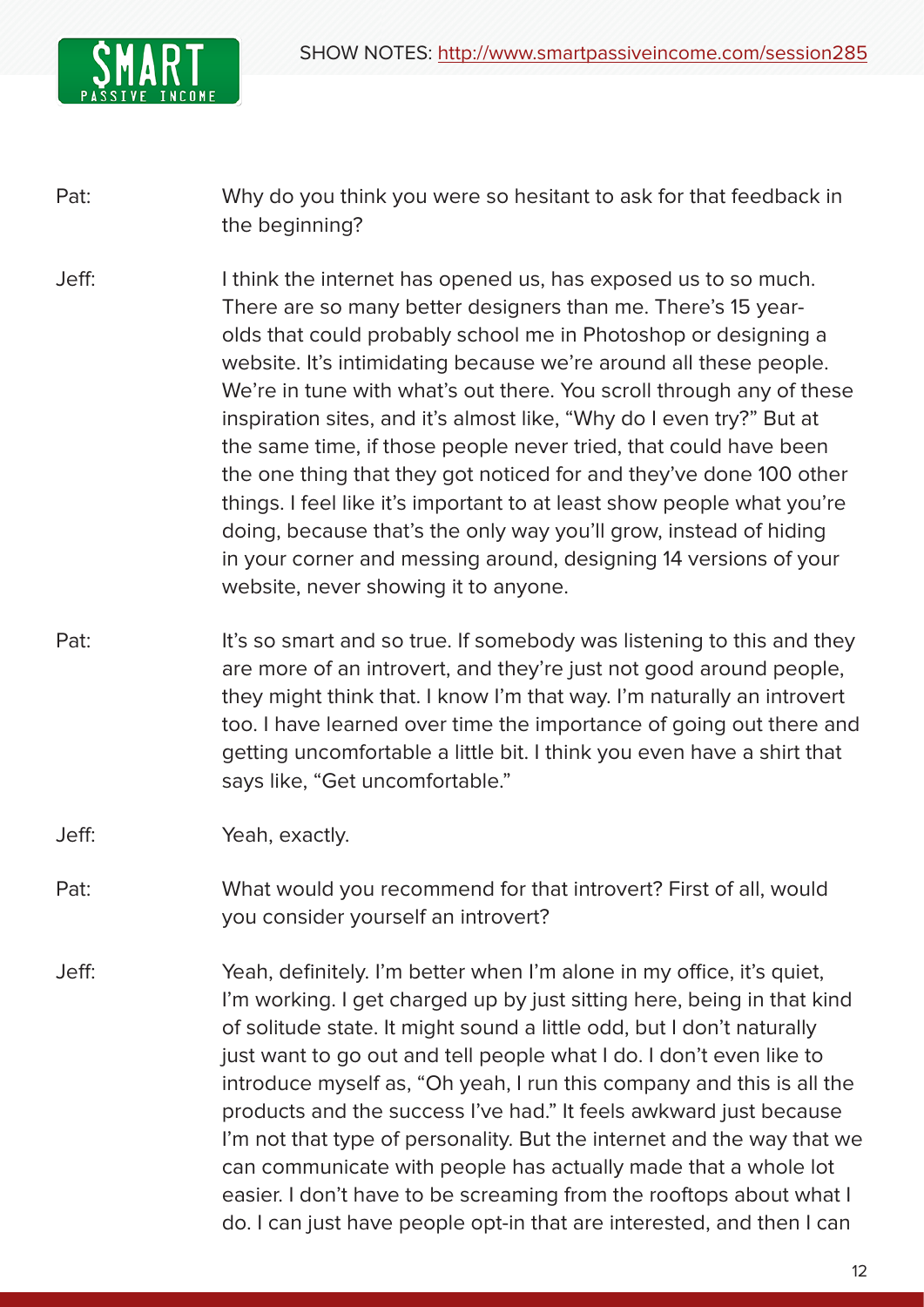

communicate with them through emails and social media.

Pat: That's really cool. I can tell right now Jeff, people are listening to this and you are now gaining a lot more fans because of how honest and transparent you are, like you said. Thank you for exuding that and being a proponent for being yourself but also pushing those boundaries a little bit to help others too. Thank you for that.

- Pat: This Kickstarter campaign . . . it's Kickstarter month here on SPI, and we've talked to Clay Hebert and a few other people over Kickstarter stuff. Why did you decide to do Kickstarter for this design for a modular organizational productivity solution?
- Jeff: There's multiple reasons. I can go through them real quick. One was I actually did need an investment to create the tooling for Gather. The injection molded pieces, the tooling alone costs \$18,000 just to make the mold. That's not even including the production run. I wanted to validate the product, and Kickstarter is a great way of validating a product and seeing if there's people that want it. Even though I have an audience and I had a lot of people asking about it when they saw the prototypes, I thought it was a better way to launch it that just on my site. The second aspect of it is that Kickstarter is a really interesting mechanism because what it does is it allows people to help you on the journey. It makes them feel good because they're helping you, and they also get the reward. It's not like they're shopping or price comparison looking on Amazon. The backers actually get double the reward because they're like, "I got to help Jeff make this. I get to watch that number go up," and we crushed our goal by over 2000%, and they get the reward for the best price that we'll ever have. Kickstarter is the ultimate example of doing stuff in the open. It's like you're seeing everything from the process to the revenue numbers to the problems in the comments, the whole thing. We were able to get a way bigger ripple effect by launching on Kickstarter and reaching new eyeballs than just the Ugmonk community.

Jeff: For sure.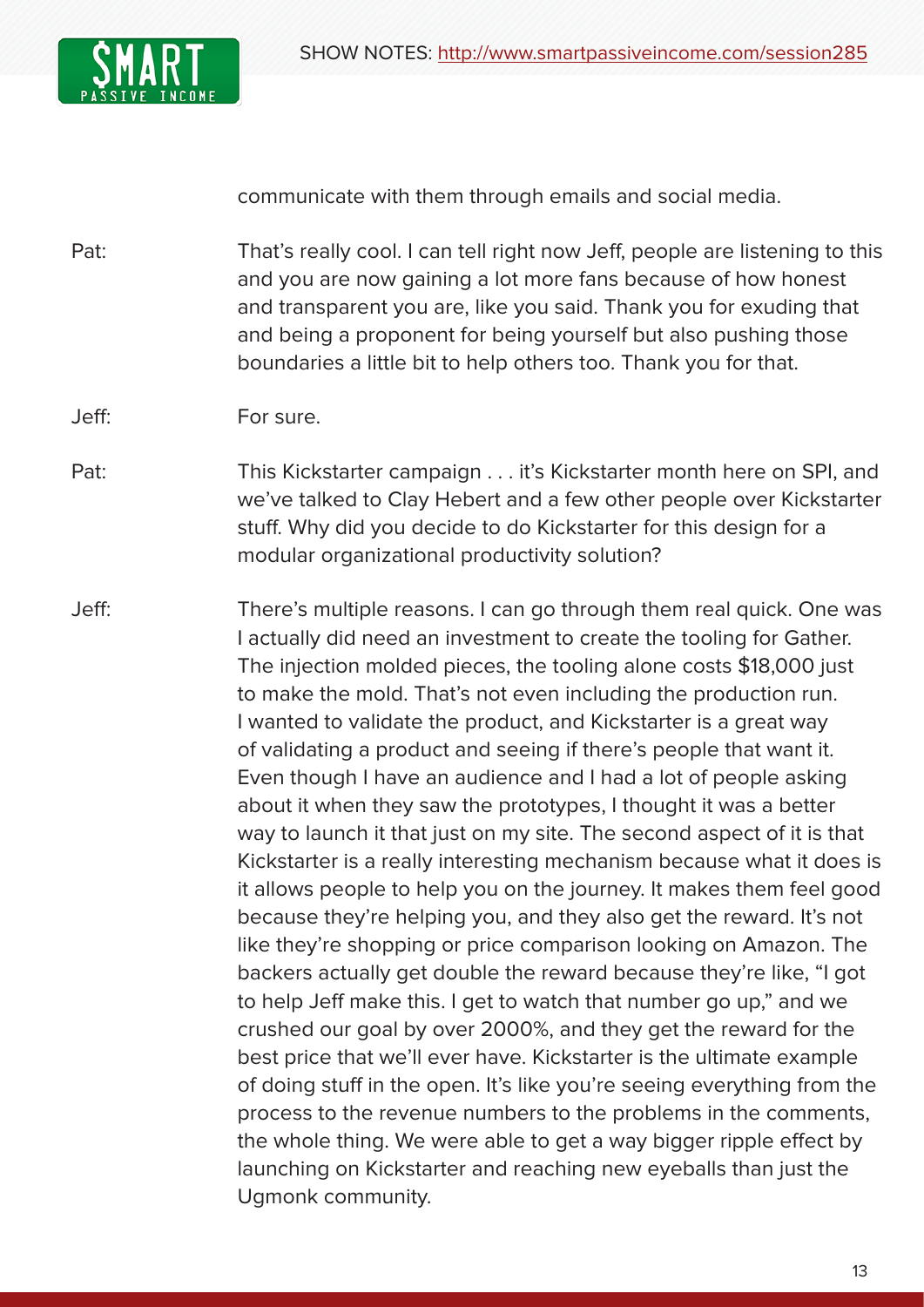

- Pat: Yeah, that's really cool. I see here that over 2,500 backers pledged nearly half a million dollars to help bring this project to life, which is . . . wow. Does that blow your mind?
- Jeff: Yeah. We're only not even a week since we closed the campaign last week. Honestly, I did not expect it to go that huge. In the back of my mind, I hoped that it would go big. My big, big goal that I had spreadsheeted out was \$100,000. It was like, "If we can hit six figures, this would be a game changer." We did \$100,000 in the first 24 hours.
- Pat: Dude.
- Jeff: It blew every expectation out of the water. The most exciting thing for me is not even the dollar amounts, because a lot of that's going to go right back into inventory and invested in the product. It was seeing something, an idea that I had to get rid of all the clutter and all the crap on your desk. That idea was validated by so many people that resonated with the same problem. They're like, "Yeah, there's nothing, there's no way, there's no beautifully designed way to contain everything and customize it on your desk." To see that validated was the ultimate reward.
- Pat: We're going to put a link up to Gather in the show notes. I highly recommend you watch the video for it, if anything. You do a great job of explaining what it is that you've built and why and comparing the other solutions that are out there, like those plastic ones you get at Target that are ugly or whatever. No offense to Target; I shop at Target all the time. I was watching that. It's only four minutes in length. I know, since talking to Clay and a few other people, that video is rather important. How long did that four-minute video take to shoot?
- Jeff: Yeah, the video, especially for Kickstarter, you've got to nail it. That's one of the things we spent the most time on. We were planning, storyboarding, and scripting it out about six months ago, getting ready, and then we had some delays in production, prototyping, but started the initial concepts for it about six months ago, and then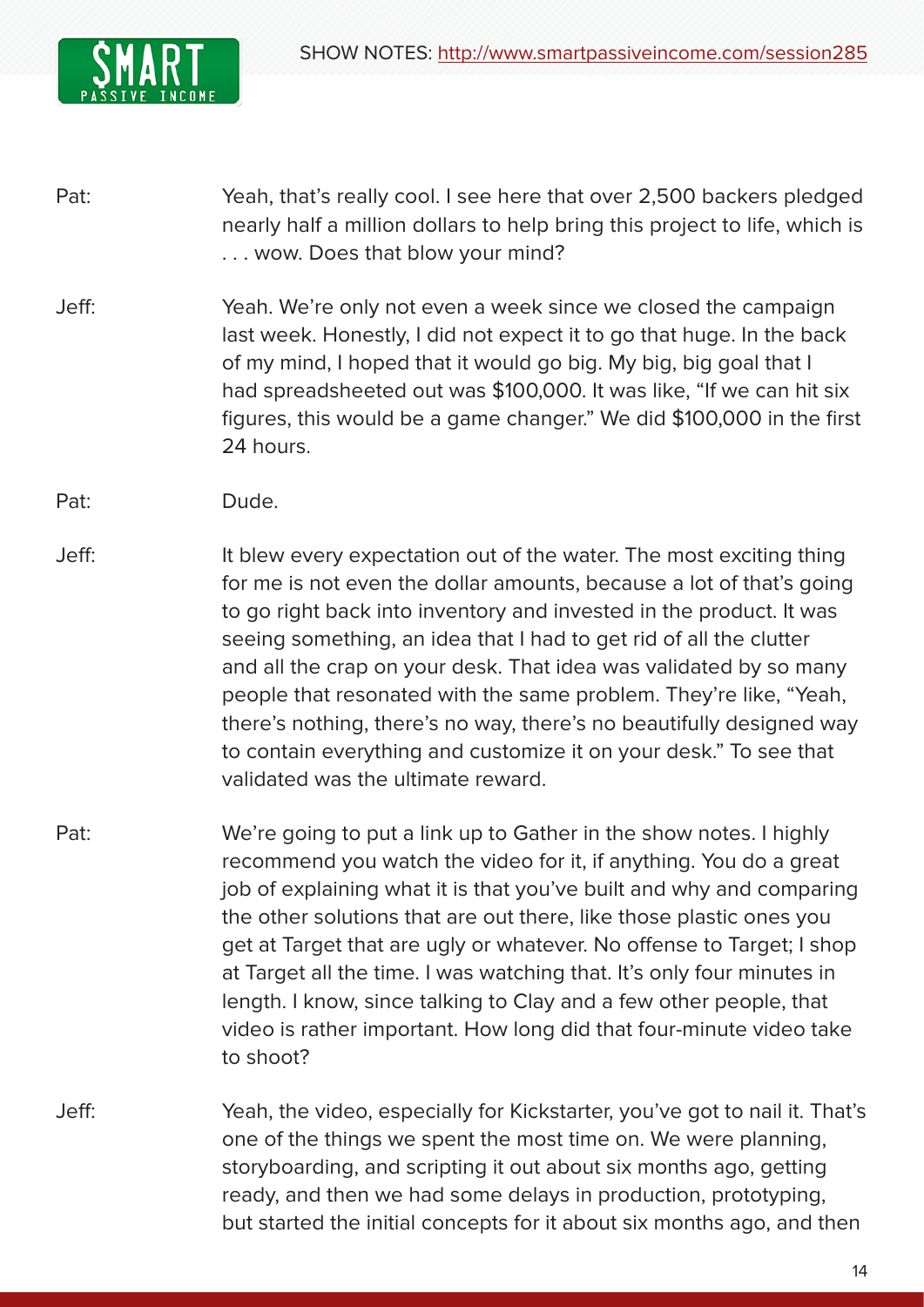

dialed it in just a few months or a month before they campaign. Then a friend and I shot for three very full days down in Nashville. Then we went probably through, I don't know, 18, 19, 20 versions of edits going back and forth and changing things around to get to the final video that you see there. I forget the number of gigs of footage, or terabytes of footage that we shot, but it was a very, very involved process. But I'm really happy with the result, and I think we pared it down to really clearly communicate the problem, solution, the reason for Gather. The people that understand the need for it . . . not everybody wants to pay \$100 for a beautiful desk organization system, but the people that do were backing it before the video is even over. The video really, really helped.

- Pat: Yeah. It sold me. Like I said, we'll put a link up to it. You can preorder it before it gets shipped. I think it told me it was going to shipped in December of 2017, which will be nice, right around my birthday, which is great.
- Jeff: Yeah.
- Pat: What was the hardest part around and surrounding your Kickstarter campaign? Because I'm sure it wasn't all unicorns and rainbows, right?
- Jeff: Definitely not. Kickstarter, if anyone who's listening has run a Kickstarter, they know exactly how much work it is because it's insane. It's literally a full-time job while you're running it, and before you're running it and after, because now I'm dealing all sorts of other things, following up with backers and all the not fun parts, not glamorous parts. The biggest . . . the most effort that we put into it was probably the way we wanted to communicate the product. A lot of people do shoot a video and it's okay. They shoot photos and they're okay. They show the product but they're not great.

 When you have thousands of other Kickstarter campaigns on there, it's important to really, really dial in every little detail on that page. Even . . . I have a bunch of animated GIFs on the page as you scroll down, showing the product in action. Getting all those details, so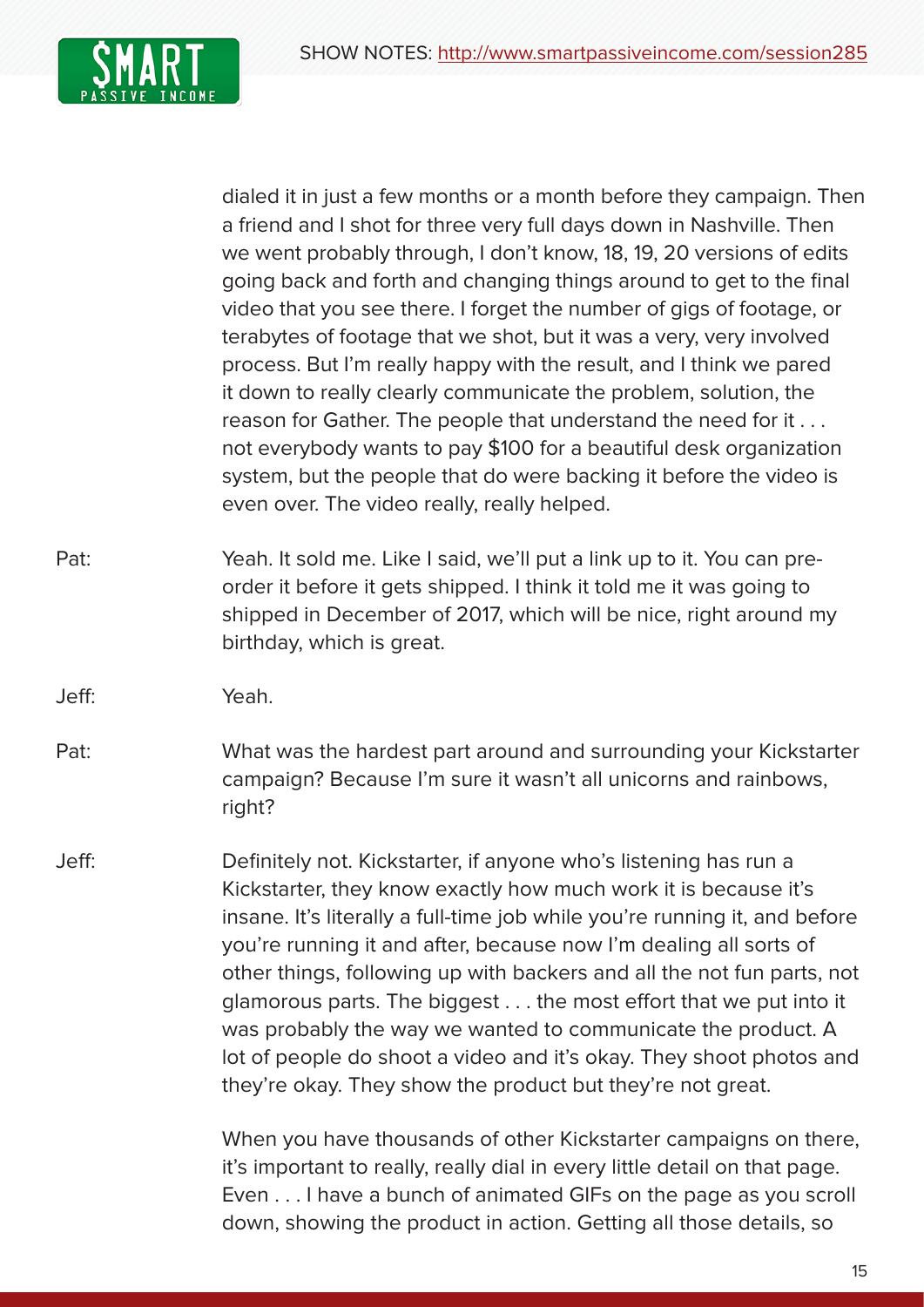

when somebody lands on it, if they're on their phone or they're just quickly browsing, that they know exactly what the product is. It's easy to say that, and it's a lot harder to pare it down and actually do that. We just spent a lot of time thinking through, "How do we tell this story in a very natural, not-infomercial way, but at the same showing the importance of the product?"

Pat: Yeah, the animated GIFs are great. Honestly, I didn't even make it all the way down there before I bought, but I'm looking at them now, and they're beautiful and really do a great job of explaining all the different setups and the ways that the product can be used. That's great. You were talking about how it was kind of like a full-time job during the launch period, or during the campaign. Tell me what a typical day was like during, and I'm sure they weren't all the same, but what would be a day like in the middle of the launch?

Jeff: In the middle of the campaign it slows down a little bit, in the first week or so. The first days were just absolutely crazy. I had never seen my Twitter feed blow up like it was. I was getting retweeted and shared like nothing I've ever done, even the biggest product launch I've ever done. I was just trying to keep up with that. I could have easily let it all go by, but I tried to at least thank everyone or favorite their tweet, because every single person that helps spread the word and told their followers and their fans, that means a ton to me. I try to make sure to keep up with all that, all the comments coming in or the questions, like, "Oh, do I have to add shipping?" Logistical questions.

> Then thinking about what was the next step, like, I needed to update the backers. I needed to send out another email for people that maybe didn't know what it was. Even before we launched, a lot of that was . . . actually I had done a lot of that prep work, thinking about teasing the campaign. I had a teaser video. I was showing little snippets of the product. By the time I launched, when I got to launch, it wasn't the . . . all the work started then. I had already built up the anticipation, where people were backing it before I could even refresh the page when I launched, which was crazy. I think the real work starts way ahead of the campaign, and that makes the actual campaign go a lot smoother so I'm not scrambling for ideas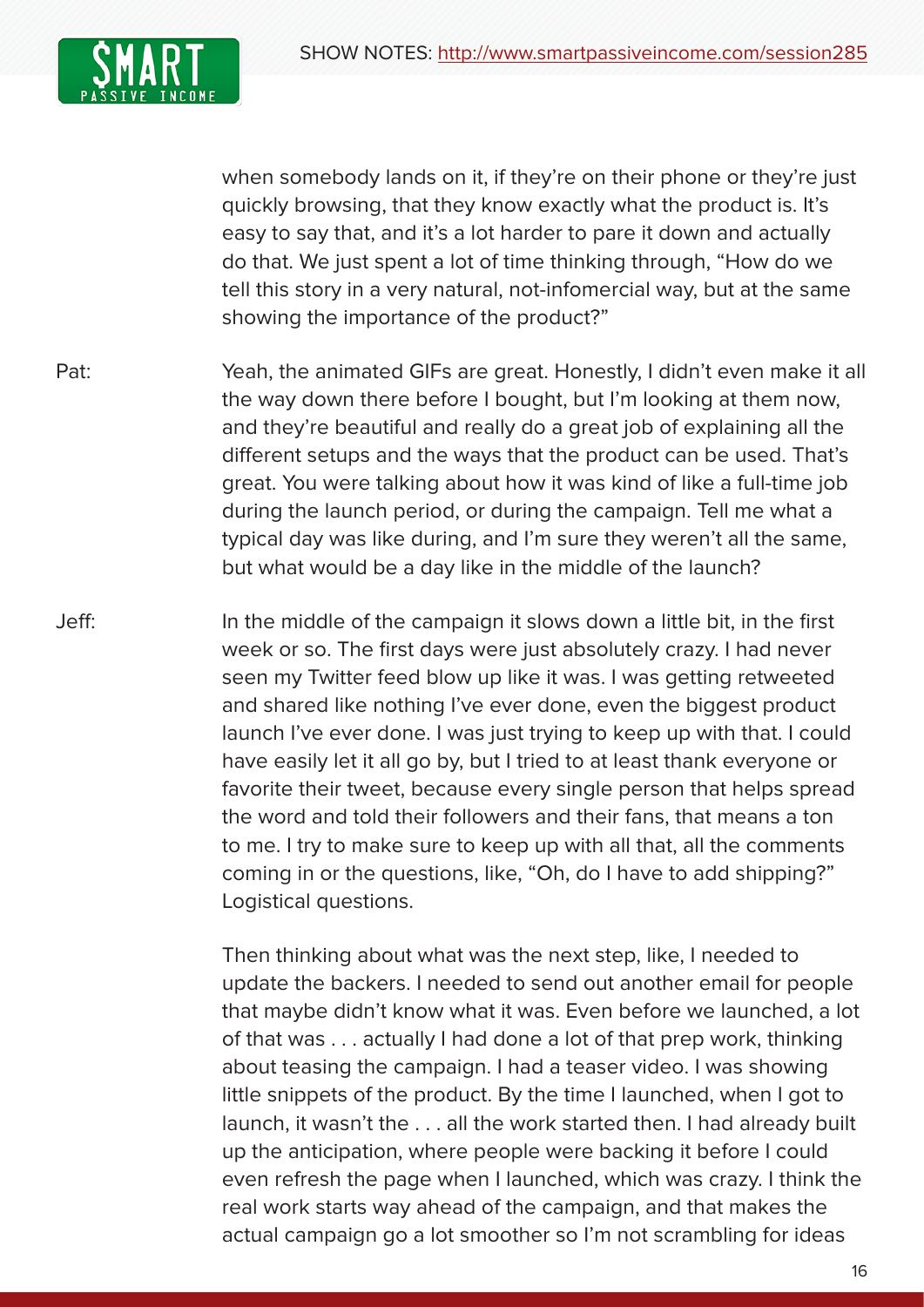

of, how do I promote? Or, how do I get people to share this? We had a whole list and game plan in place.

- Pat: If you were to recommend a time period from start 'til launch date, how much time would you say is necessary in between those times to really do it right?
- Jeff: It depends on how many other things you're juggling.
- Pat: Sure.
- Jeff: Because I've been doing it alongside of all the other products and Ugmonk product releases. I would say at least six months to start planning and to give yourself time to really think through how you want to tell the story, what's the video going to be. Then obviously the product itself is important, so we ran into problems where the last set of prototypes we got, the prototypes just didn't look great. They weren't going to look great on video, so instead of faking it and running with that, I waited for a whole 'nother 45 days to get the next set of prototypes. The product timeline can really push you back too, but I would say at least six months to really do it thoroughly and thoughtfully.
- Pat: And then now that it's over, and then now that this thing's being produced, obviously it's a completely different ball game now, and you are talking about manufacturing and shipping, all that stuff. What are the major challenges related to that part of it and the fulfillment?
- Jeff: I did a Kickstarter four or five years ago with a friend for another product called OpenFrame. We ran into so many issues because we didn't plan this out. We didn't think about what's our packaging going to be, or what's the actual cost to ship something overseas and how fast can we produce them. We only had I think like 500 backers, which was double what our goal was, but I was literally trying to ship these things out and change addresses, do all this crazy work myself. That did not scale, and I ended up losing a lot money or breaking even.

This time, I set up all these things to scale. I have fulfillment center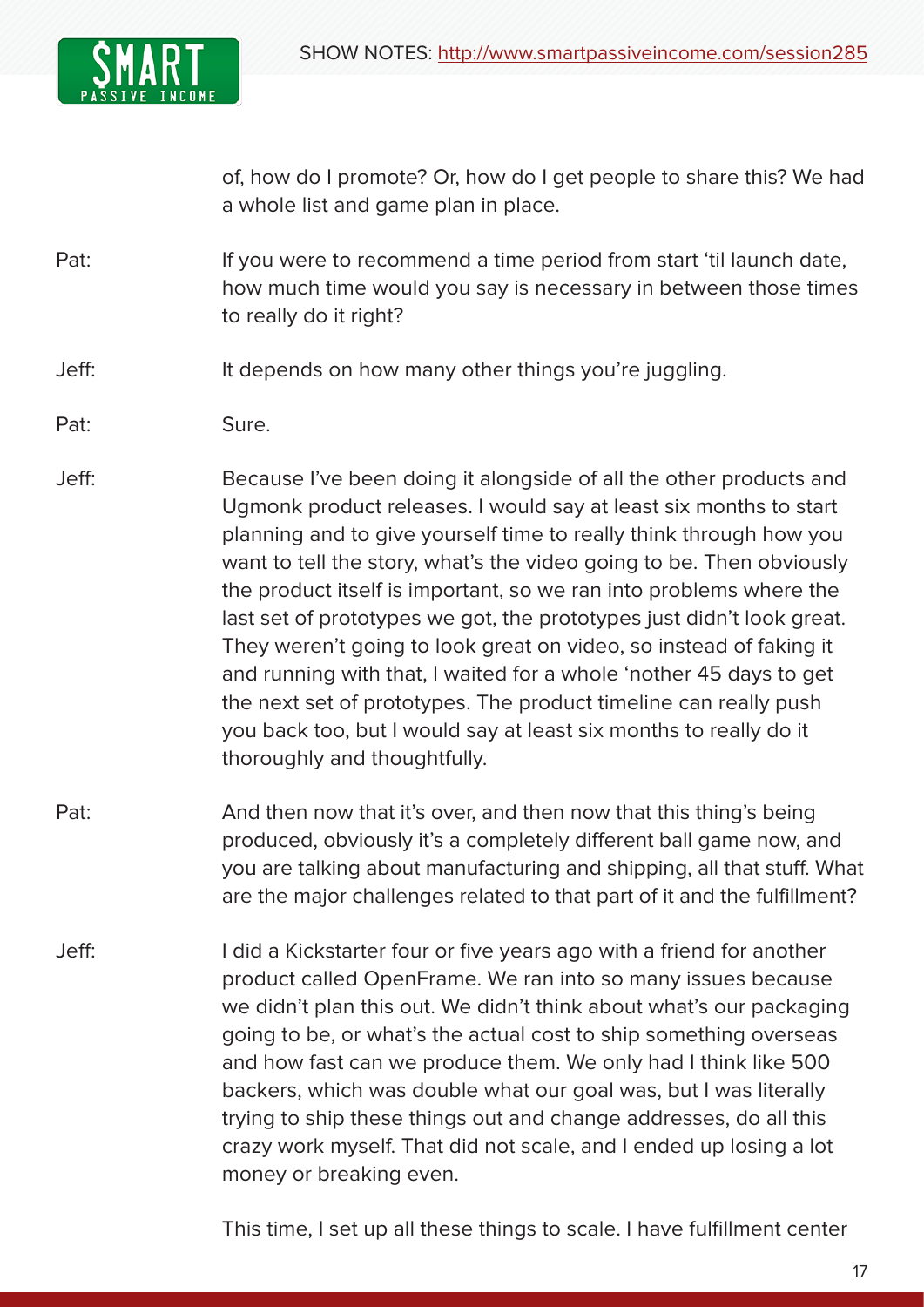

down in Texas that I'm going to work with. My manufacturer, they're ready to scale as big as I possibly can go, which . . . having that ceiling removed really helped encourage me to keep pushing the campaign. All the pieces I need in place are already operating, already moving. We've already got a jump start on the tooling for the pieces. I guarantee there will be issues. If you talk to me in a few months, I'll probably say, "I can't believe this is taking that long," but that's the nature of physical products. I set this one up to be successful. I had no idea it would be this successful, but I'm glad that I got my ducks in a row ahead of time.

- Pat: Nice, nice work. Now, is this something that is going to live on Ugmonk.com eventually and be yours? What if somebody came along and they were like, "Dude, Jeff, we love this Gather thing. We want to buy it from you." What would be going through your head at that time? Is this something that you wanted to "exit" with? I'm really curious to know in your head where you're at with that.
- Jeff: That thought was never really came across my mind, like I would want to sell this and just kick back and do the apparel side of things, because really as soon as I saw the Kickstarter taking off and people wanted Gather and they were excited about it, I already have three or four other ideas in line with the same workspace, beautifully designed productivity space, ideas for products that I want to put out. So this is just the tip of the iceberg for me. And seeing how much this space is wide open for this kind of thing, I'm not ready to sell or exit.

 Obviously, I guess if the dollar amount was big enough and somebody approached me, which . . . I have been getting some very interesting emails and opportunities after raising almost half a million dollars on Kickstarter. But I'm not ready to sell this. I really want Ugmonk, the next life of Ugmonk, to be centered around more of this industrial design, timeless, really well-crafted goods. I'm pumped to get Gather out the door so I can start doing other addons and extensions and different pieces, and then start working on the next few products that I have.

Pat: I love that. I'm pumped for you, man, and I'm really excited about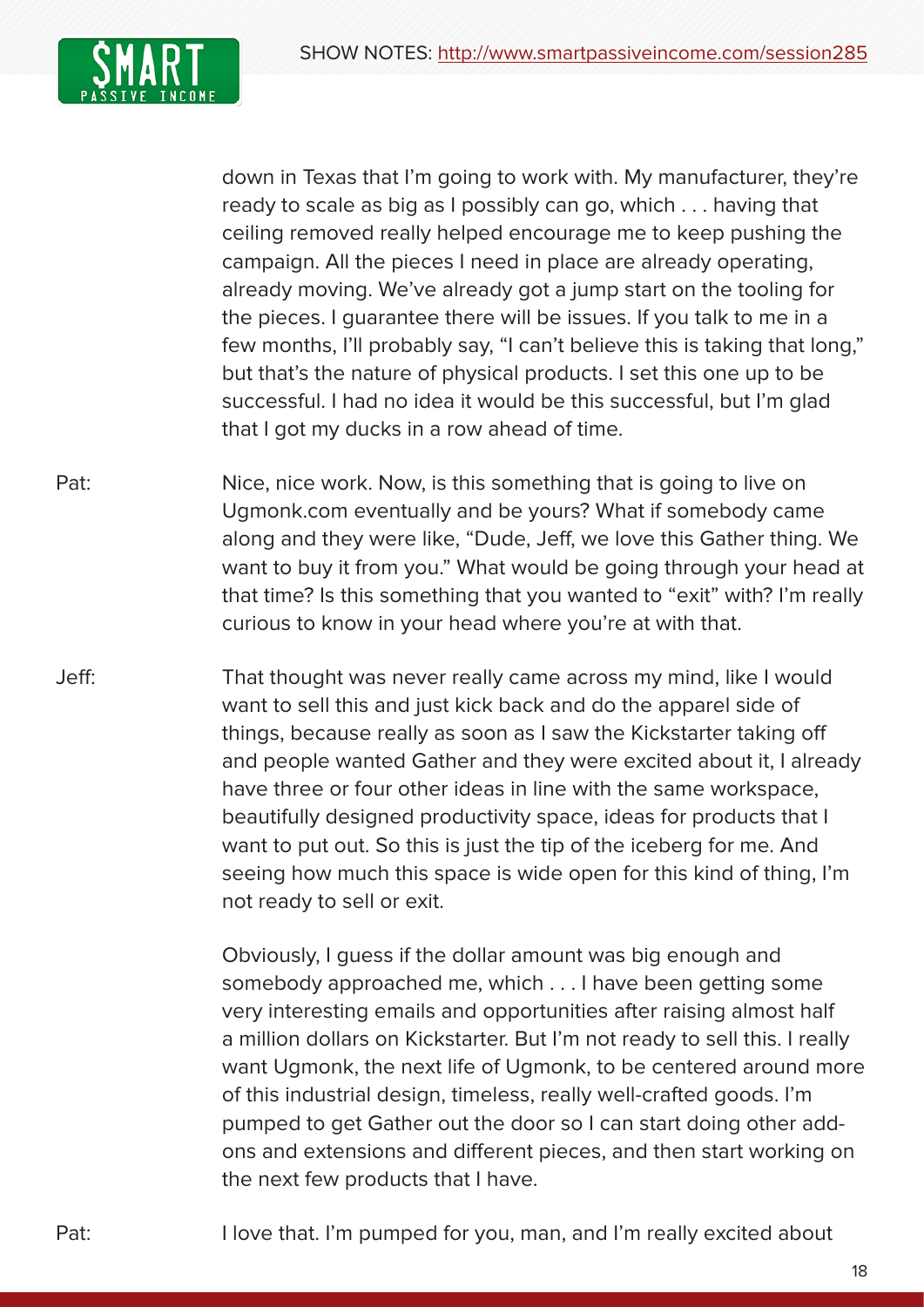

this product. I'm really excited to receive it later this year. Thank you for all the tips and stuff related to Kickstarter as well. It's an environment that I may be getting involved with as well, later down the road. It's really helpful. I have to comment on the name of it too, Gather. I get it in terms of gathering your things and making it easy to organize, but I think it really speaks to what you are creating here with the Ugmonk brand, the gathering of community and to have people come in who really like high quality, well-designed, clean, minimal stuff. I think it's super cool. I love everything about it. I'm a fan now, Jeff. Ugmonk.com, guys. That's where you want to go and check this out. We'll put all the links in the show notes too. Jeff, where else can people connect with you, potentially communicate with you? Where would you recommend they go?

- Jeff: You can find me on Twitter @Ugmonk, it's U-G-M-O-N-K, and Instagram. My email is just jeff@ugmonk.com. Like I said, I'm always happy to help out as many people as I can. sometimes it takes a little bit longer, depending on the number of emails I get, but I'm an open book and happy to help. Yeah, just honored to be on and honored to hear the kind words coming from you because I love what you do. I have been a fan of yours for a while as well.
- Pat: Awesome. I'm a fan of you. Jeff, thank you so much. Ugmonk.com. Just, congrats. I'm wishing you even more success.
- Jeff: Thanks for that.
- Pat: Alright, I hope you enjoyed that interview with Jeff. As you can tell, super cool guy, a lot of great information, and just wants to share it all. I love that. Jeff, thank you so much for being a long-time listener to the show. I think that's really cool, but I'm so thankful that you were able to come on and share some wisdom as our featured guest today. Thank you so much.

All the links and resources mentioned in this episode are available on the website at SmartPassiveIncome.com/session285. Again, SmartPassiveIncome.com/session285. You can check out Jeff once again at Ugmonk.com, U-G-M-O-N-K dot com.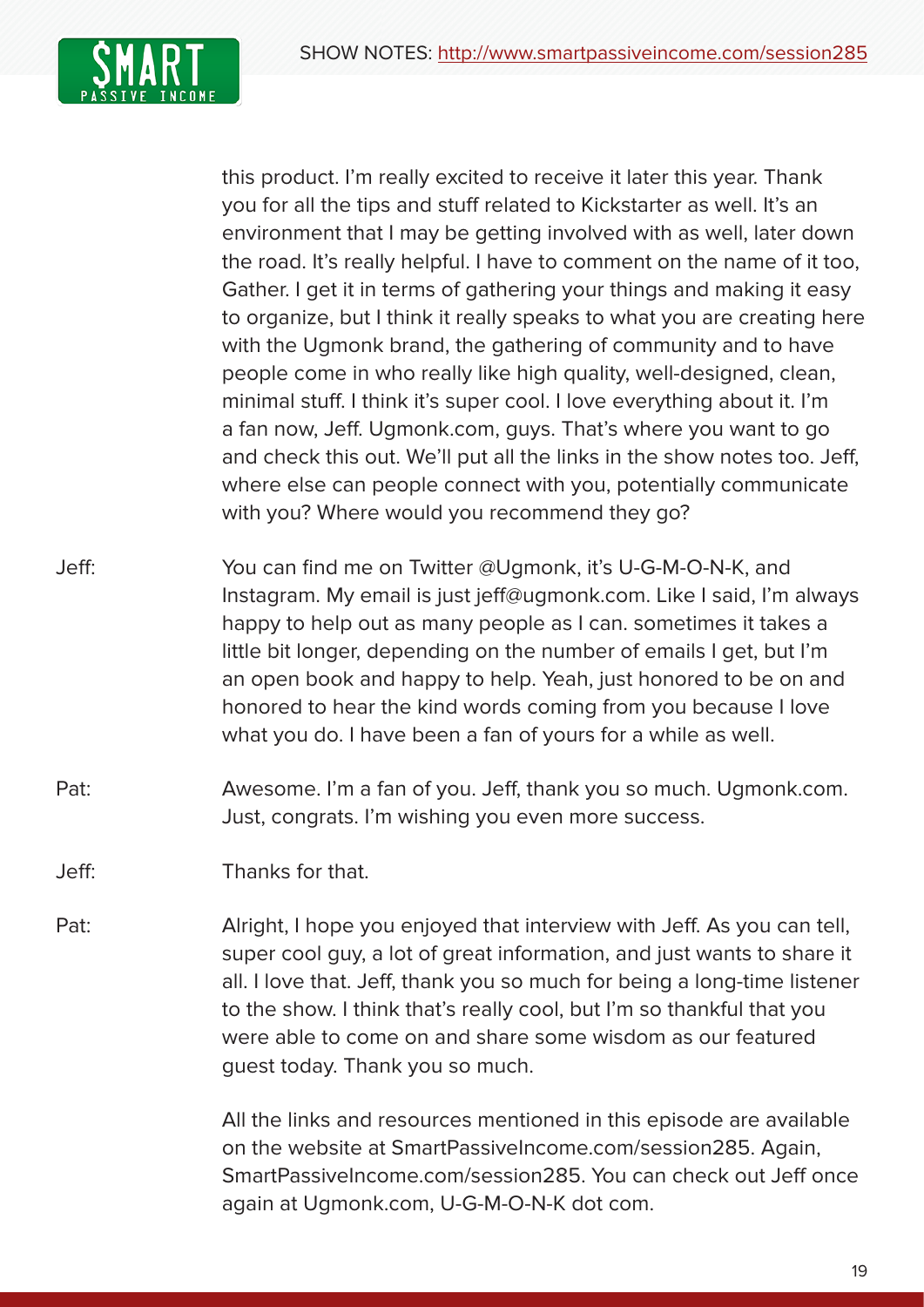

Alright, guys. Thanks so much. I appreciate you, and I look forward to serving you in the next episode of the Smart Passive Income Podcast. But really quick, if you haven't done so yet, please subscribe to the show. If you haven't yet left a review, those are one of my favorite things to do, every once in a while. Once a week, I go in there and I read the reviews. I even go to different countries and read the reviews that come into there. I'm super thankful for them, so guys, if you have moment here at the end of September and you're listening to this, or even in the future, I would be super grateful if you took a moment to leave a quick honest review about the show on iTunes. That would help out a lot, actually, so thank you so much. I appreciate you, and I look forward to serving you in the next episode of the Smart Passive Income Podcast. Bye.

Announcer: Thanks for listening to the Smart Passive Income Podcast at www. SmartPassiveIncome.com.